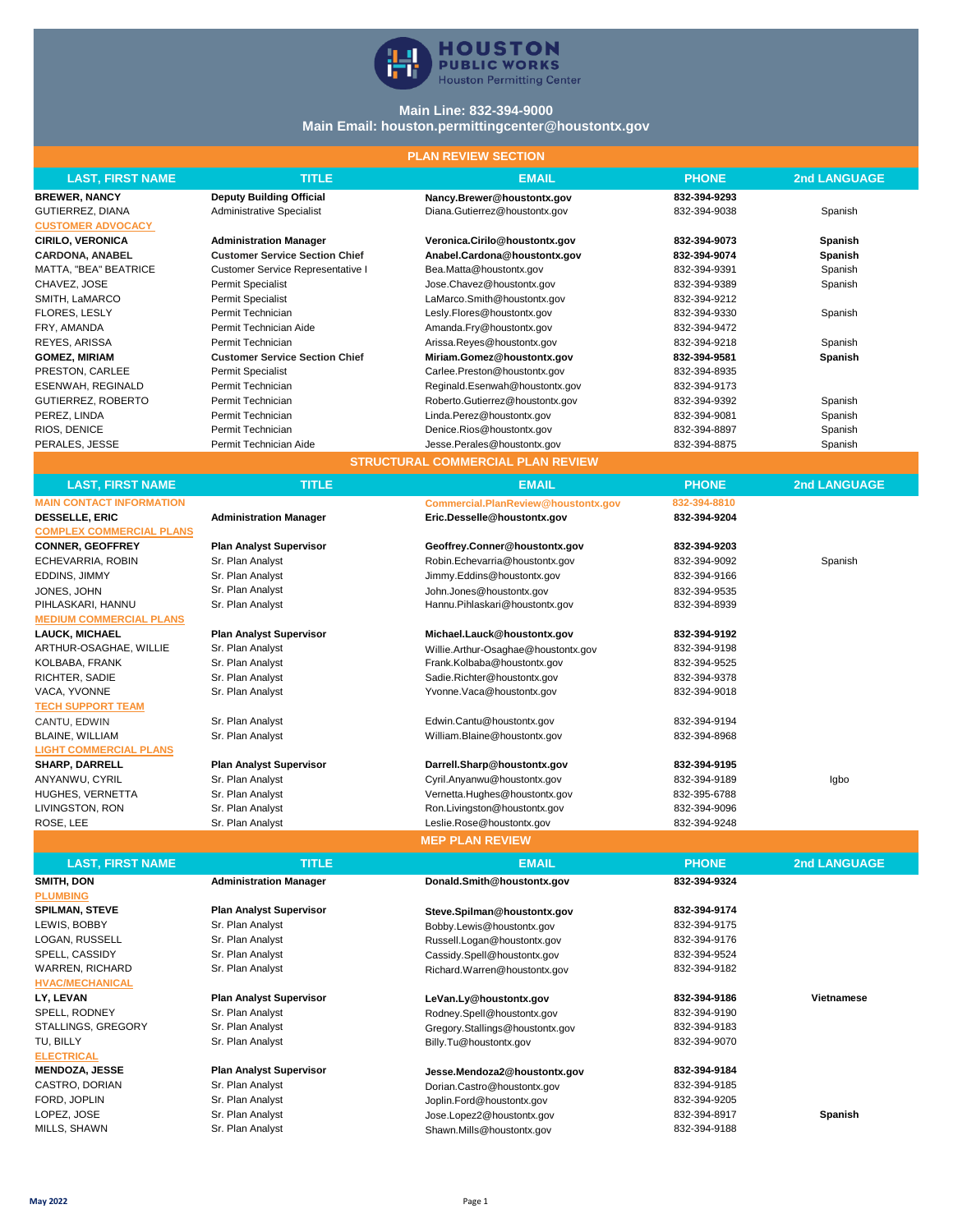

## **Main Line: 832-394-9000 Main Email: houston.permittingcenter@houstontx.gov**

# **ONE STOP AND RESIDENTIAL PLAN REVIEW**

| <b>LAST, FIRST NAME</b>                           | <b>TITLE</b>                   | <b>EMAIL</b>                            | <b>PHONE</b> | <b>2nd LANGUAGE</b> |
|---------------------------------------------------|--------------------------------|-----------------------------------------|--------------|---------------------|
| <b>MAIN CONTACT INFORMATION</b>                   | Fax #832-394-9623              | OneStop.PlanReview@houstontx.gov        | 832-394-8820 |                     |
| ORTIZ, JUAN                                       | <b>Administration Manager</b>  | J.A.Ortiz@houstontx.gov                 | 832-394-9179 | Spanish             |
| <b>ONE STOP GROUP</b>                             |                                |                                         |              |                     |
| <b>CARRENO, ALEX</b>                              | <b>Plan Analyst Supervisor</b> | Alejandro.Carreno@houstontx.gov         | 832-394-9226 | Spanish             |
| ACOSTA, LUIS                                      | Sr. Plan Analyst               | Luis.Acosta@houstontx.gov               | 832-394-9012 | Spanish             |
| CANTU, VERONICA                                   | Sr. Plan Analyst               | Veronica.Cantu@houstontx.gov            | 832-394-8949 | Spanish             |
| CARMONA, ERNEST                                   | Sr. Plan Analyst               | Ernest.Carmona@houstontx.gov            | 832-394-9228 | Spanish             |
| DESSALINES, ALLIEN                                | Sr. Plan Analyst               | Allien.Dessalines@houstontx.gov         | 832-394-8904 |                     |
| ESTRADA, JONATHAN                                 | Sr. Plan Analyst               | Jonathan.Estrada@houstontx.gov          | 832-394-9542 | Spanish             |
| HALL, WESLEY                                      | Sr. Plan Analyst               | Wesley.Hall@houstontx.gov               | 832-394-9230 |                     |
| LUCA, EMANUELA                                    | Sr. Plan Analyst               | Emanuela.Luca@houstontx.gov             | 832-394-9191 |                     |
| PHAM, HAI                                         | Sr. Plan Analyst               | Hai.Pham@houstontx.gov                  | 832-394-9216 |                     |
| PRUS. MAGDALENA                                   | Sr. Plan Analyst               | Magdalena.Prus@houstontx.gov            | 832-394-9221 | Polish              |
| <b>CHOW, MELANIE</b>                              | <b>Plan Analyst Supervisor</b> | Melanie.Chow@houstontx.gov              | 832-394-9199 | <b>Cantonese</b>    |
| ARMENTA, PAMELA                                   | Sr. Plan Analyst               | Pamela.Armenta@houstontx.gov            | 832-394-9142 | Spanish             |
| FLACK, JAMES                                      | Sr. Plan Analyst               | James.Flack@houstontx.gov               | 832-394-9219 |                     |
| HAMMOCK, LARRY                                    | Sr. Plan Analyst               | Larry.Hammock@houstontx.gov             | 832-394-9208 |                     |
| HUYNH, ANH                                        | Sr. Plan Analyst               | Anh.Huynh@houstontx.gov                 | 832-394-9216 |                     |
| LE, TRUONG                                        | Sr. Plan Analyst               | Truong.Le@houstontx.gov                 | 832-394-9201 |                     |
| RATZLAFF, LIDIJA                                  | Sr. Plan Analyst               | Lidija.Ratzlaff@houstontx.gov           | 832-394-9181 | Croatian            |
| STORER, DANIEL                                    | Sr. Plan Analyst               | Daniel.Storer@houstontx.gov             | 832-394-9052 |                     |
| <b>WILLIAMS, MARK</b>                             | Sr. Plan Analyst               | Mark.Williams5@houstontx.gov            | 832-394-9196 |                     |
| <b>NEW SINGLE FAMILY RESIDENTIAL</b>              |                                |                                         |              |                     |
| <b>SLACK, DANIEL</b>                              | <b>Plan Analyst Supervisor</b> | Daniel.Slack@houstontx.gov              | 832-394-9227 |                     |
| COTTON, ARNOLD                                    | Sr. Plan Analyst               | Arnold.Cotton@houstontx.gov             | 832-394-9200 |                     |
| <b>GARCIA, ELIZABETH</b>                          | Sr. Plan Analyst               | Elizabeth.GarciaDominguez@houstontx.gov | 832-394-9531 |                     |
| GORAVANCHI, FROOZ                                 | Sr. Plan Analyst               | Frooz.Goravanchi@houstontx.gov          | 832-394-8973 | Farsi               |
| SANCHEZ, NOE                                      | Sr. Plan Analyst               | Noe.Sanchez@houstontx.gov               | 832-394-9574 | Spanish             |
| <b>VU. HUONG</b>                                  | Sr. Plan Analyst               | Huong.Vu@houstontx.gov                  | 832-394-9574 |                     |
| <b>SCOTT, WALTER</b>                              | Sr. Plan Analyst               | Walter.Scott@houstontx.gov              | 832-394-9217 |                     |
| CHEE, CIMON                                       | Sr. Plan Analyst               | Cimon.Chee@houstontx.gov                | 832-394-9209 |                     |
| <b>GEORGE, SNATER</b>                             | Sr. Plan Analyst               | Snater.George@houstontx.gov             | 832-394-9187 |                     |
| JOZWIAK, MARK                                     | Sr. Plan Analyst               | Mark.Jozwiak2@houstontx.gov             | 832-394-9180 |                     |
| SMITH, BRIAN                                      | Sr. Plan Analyst               | Brian.Smith2@houstontx.gov              | 832-394-9092 |                     |
| FILES, LONNIE                                     | (Temp Assist.)                 | Lonnie.Files@houstontx.gov              | 832-394-9215 |                     |
| <b>FIRE PROTECTION (Sprinklers) / LIFE SAFETY</b> |                                |                                         |              |                     |
| POLI, GEORGE                                      | Engineer                       | George.Poli@houstontx.gov               | 832-394-9207 |                     |
| DAVIS, AMBER                                      | Plan Analyst                   | Amber.Pilgrim-Davis@houstontx.gov       | 832-394-9172 |                     |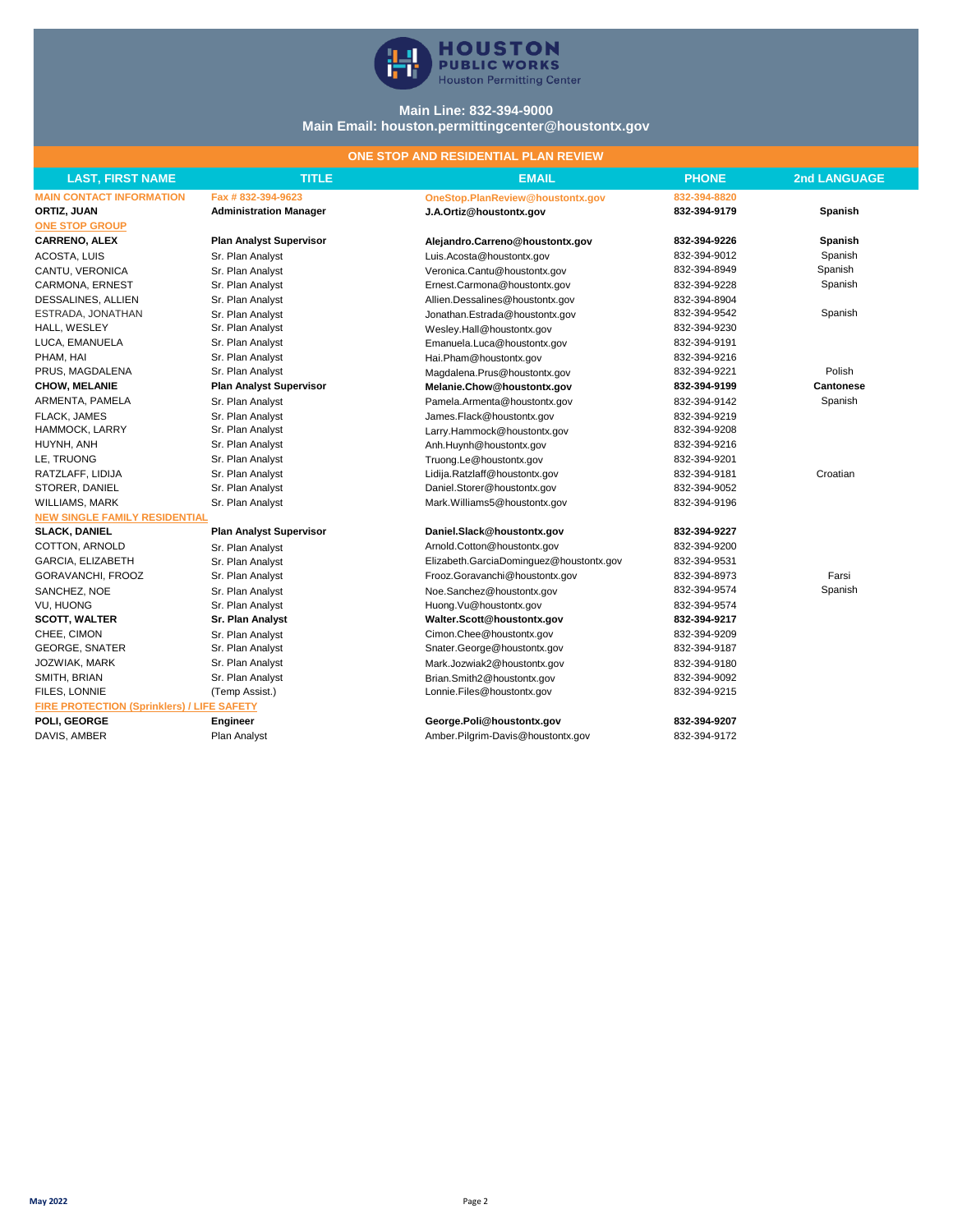

## **Main Line: 832-394-9000 Main Email: houston.permittingcenter@houstontx.gov**

| OFFICE OF THE CITY ENGINEER     |                                            |                                        |              |                       |  |
|---------------------------------|--------------------------------------------|----------------------------------------|--------------|-----------------------|--|
| <b>LAST, FIRST NAME</b>         | <b>TITLE</b>                               | <b>EMAIL</b>                           | <b>PHONE</b> | <b>2nd LANGUAGE</b>   |  |
| <b>MAIN CONTACT INFORMATION</b> | Fax #832-394-9622                          | oce@houstontx.gov                      | 832.394.9149 |                       |  |
| <b>KANWAR, SUHAIL</b>           | <b>City Engineer</b>                       | Suhail.Kanwar@houstontx.gov            | 832-394-9140 |                       |  |
| <b>NEUMANN, KAREN</b>           | <b>Administrative Coordinator</b>          | Karen.Neumann@houstontx.gov            | 832-394-9164 |                       |  |
| <b>PLAN DISTRIBUTION</b>        |                                            |                                        |              |                       |  |
| <b>LEON, ENRIQUE</b>            | <b>Customer Service Supervisor</b>         | Enrique.Leon@houstontx.gov             | 832-394-9149 |                       |  |
| ORTIZ, HONIE                    | <b>Customer Service Representative III</b> | Honie.Ortiz@houstontx.gov              | 832-394-9146 | Spanish               |  |
| <b>BRODIE, JOHN</b>             | Customer Service Representative I          | John.Brodie@houstontx.gov              | 832-394-9240 |                       |  |
|                                 |                                            | <b>OCE - CUSTOMER SERVICE ADVOCATE</b> |              |                       |  |
| <b>LAST, FIRST NAME</b>         | <b>TITLE</b>                               | <b>EMAIL</b>                           | <b>PHONE</b> | <b>2nd LANGUAGE</b>   |  |
| <b>SMITH, RICHARD</b>           | <b>Managing Engineer</b>                   | Richard.Smith2@houstontx.gov           | 832-394-9137 |                       |  |
| JEAN-GILLES, MARJORIE           | Administrative Assistant                   | Marjorie.Jean-Gilles@houstontx.gov     | 832-394-8884 | <b>Haitian Creole</b> |  |
|                                 |                                            | <b>FLOODPLAIN MANAGEMENT OFFICE</b>    |              |                       |  |
| <b>LAST, FIRST NAME</b>         | <b>TITLE</b>                               | <b>EMAIL</b>                           | <b>PHONE</b> | <b>2nd LANGUAGE</b>   |  |
| <b>MAIN CONTACT INFORMATION</b> | Fax #832-395-9618                          | fmo@houstontx.gov                      | 832-394-8854 |                       |  |
| <b>MORROW, CHOYCE</b>           | <b>Managing Engineer</b>                   | Choyce.Morrow@houstontx.gov            | 832-394-9136 |                       |  |
| <b>CRS/SPECIAL PROJECTS</b>     |                                            |                                        |              |                       |  |
| <b>DESHOTEL, SANDRA</b>         | <b>Community Outreach Coordinator</b>      | Sandra.Deshotel@houstontx.gov          | 832-394-9597 |                       |  |
| BROWN, KATHLEEN                 | <b>Administrative Specialist</b>           | Kathleen.Brown@houstontx.gov           | 832-394-9402 |                       |  |
| <b>CUSTOMER SERVICE</b>         |                                            |                                        |              |                       |  |
| PORTER, ELLA                    | <b>Customer Service Supervisor</b>         | Ella.Porter@houstontx.gov              | 832-394-8854 |                       |  |
| HALL, CHANDRA                   | Customer Service Representative III        | Chandra.Hall@houstontx.gov             | 832-394-9384 |                       |  |
| SAVOY, AISHA                    | Customer Service Representative III        | Aisha.Savoy@houstontx.gov              | 832-394-9514 |                       |  |
| THOMAS, BERTHA                  | Customer Service Representative II         | Bertha.Thomas@houstontx.gov            | 832-394-9585 |                       |  |
| YOUNG, DANA                     | Customer Service Representative II         | Dana. Young@houstontx.gov              | 832-394-9509 |                       |  |
| <b>PLAN REVIEW</b>              |                                            |                                        |              |                       |  |
| ORTIZ, JUAN DIAZ                | <b>Supervising Engineer</b>                | JuanDiaz.Ortiz@houstontx.gov           | 832-394-9528 | Spanish               |  |
| GLIKOWSKI, KARINA               | Customer Service Representative II         | Karina. Glikowski@houstontx.gov        | 832-394-9583 | Spanish               |  |
| SINGER, DONNA                   | Project Manager                            | Donna.Singer@houstontx.gov             | 832-394-9387 |                       |  |
| SCOTT, PATRICIA                 | Project Manager                            | Patricia.Scott2@houstontx.gov          | 832-394-9385 |                       |  |
| MONTGOMERY, KENDAL              | Project Manager                            | Kendal.Montgomery@houstontx.gov        | 832-394-9544 |                       |  |
| NDIAYE, ABDULAAY                | <b>Graduate Engineer</b>                   | Abdulaay.Ndiaye@houstontx.gov          | 832-394-9558 |                       |  |
| HOLLIDAY, HEXSER                | <b>Staff Analyst</b>                       | Hexser.Holliday@houstontx.gov          | 832-394-9598 |                       |  |
| <b>WILLIAMS, QUINCY</b>         | <b>Graduate Engineer</b>                   | Quincy. Williams@houstontx.gov         | 832-394-9547 |                       |  |
| HOGAN, RYAN                     | <b>Graduate Engineer</b>                   | Ryan.Hogan@houstontx.gov               | 832-394-9128 |                       |  |
| <b>COMPLIANCE / ENFORCEMENT</b> |                                            |                                        |              |                       |  |
| LOPEZ, DAVID                    | <b>Senior Inspector</b>                    | David.Lopez3@houstontx.gov             | 832-394-8854 |                       |  |
| AMOS, JAMES                     | Inspector                                  | James.Amos@houstontx.gov               | 832-394-8854 |                       |  |
| COOPER, HERSHEL                 | Inspector                                  | Hershel.Cooper@houstontx.gov           | 832-394-8854 |                       |  |
| HIGH, LEAH                      | Inspector                                  | Leah.High@houstontx.gov                | 832-394-8854 |                       |  |
| LUNA, JOHN                      | Inspector                                  | John.Luna@houstontx.gov                | 832-394-8854 |                       |  |
| MAHON, JEREMY                   | Inspector                                  | Jeremy.Mahon@houstontx.gov             | 832-394-8854 |                       |  |
| PAREDES, EDUARDO                | Inspector                                  | Eduardo.Paredes@houstontx.gov          | 832-394-8854 |                       |  |
| PEREZ, ASHTON                   | Inspector                                  | Ashton.Perez2@houstontx.gov            | 832-394-8854 |                       |  |
| POPPLEWELL, KIRK                | Inspector                                  | Kirt.Popplewell@houstontx.gov          | 832-394-8854 |                       |  |
| STEPTOE, TERRY                  | Inspector                                  | Terry.Steptoe@houstontx.gov            | 832-394-8854 |                       |  |
| JOHNSON III, ELLSWORTH          | Inspector                                  | Ellsworth.JohnsonIII@houstontx.gov     | 832-394-8854 |                       |  |
| STRICKLAN, WILLIAM              | Inspector                                  | William.Stricklan@houstontx.gov        | 832-394-8854 |                       |  |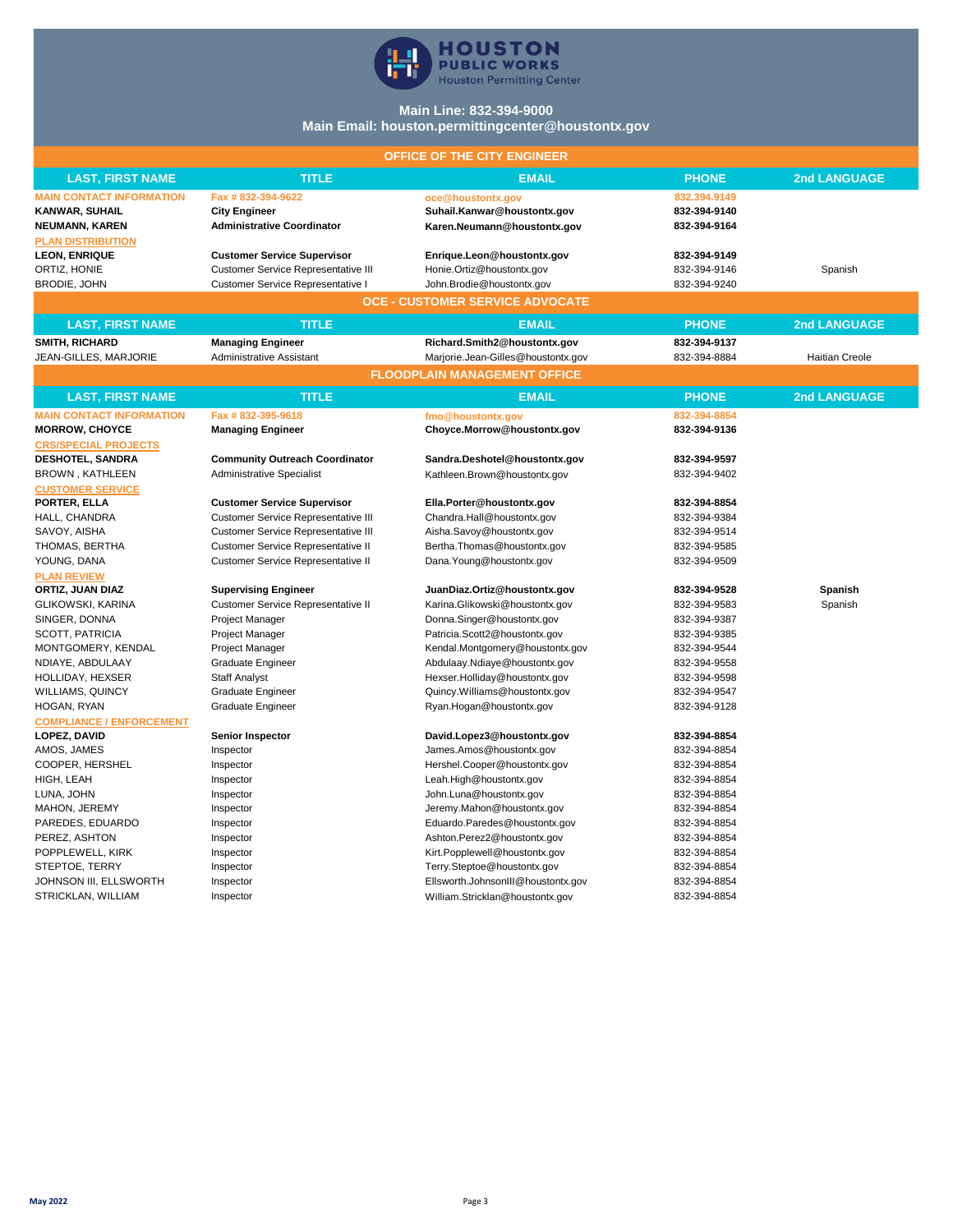

## **Main Line: 832-394-9000 Main Email: houston.permittingcenter@houstontx.gov**

## **OCE INSPECTIONS - CONSTRUCTION / TPDES**

| <b>LAST, FIRST NAME</b>                                        | <b>TITLE</b>                     | <b>EMAIL</b>                          | <b>PHONE</b> | <b>2nd LANGUAGE</b> |  |
|----------------------------------------------------------------|----------------------------------|---------------------------------------|--------------|---------------------|--|
| <b>MAIN CONTACT INFORMATION</b>                                | Fax #832-394-9610                | oce@houstontx.gov                     | 832-394-9097 |                     |  |
| <b>CHILDRESS, LAWRENCE</b>                                     | <b>Chief Inspector</b>           | Lawrence.Childress@houstontx.gov      | 832-394-9108 |                     |  |
| 311, INSPECTION, OVERSIZE LOAD PERMITS                         |                                  |                                       |              |                     |  |
| CARR, SHARON                                                   | <b>Administrative Assistant</b>  | Sharon.Carr@houstontx.gov             | 832-394-9097 |                     |  |
| <b>PROJECT CLOSE-OUT, 311, INSPECTION</b>                      |                                  |                                       |              |                     |  |
| AHMED, HASEEB                                                  | Project Manager                  | Haseeb.Ahmed@houstontx.gov            | 832-394-9102 |                     |  |
| <b>TPDES</b>                                                   |                                  |                                       |              |                     |  |
| <b>INSPECTION</b>                                              |                                  |                                       |              |                     |  |
| <b>BILLMAN, KERRYANN</b>                                       | Inspector                        | Kerryann.Billman@houstontx.gov        | 832-364-0426 |                     |  |
| ADAMS, RICHARD                                                 | Inspector                        | Richard.Adams@houstontx.gov           | 713-248-1190 |                     |  |
| DONATO, NORBERT                                                | Inspector                        | Norbert.Donato@houstontx.gov          | 281-785-6601 |                     |  |
| MUSHTAQ, OWAIS                                                 | Inspector                        | Owais.Mushtaq@houstontx.gov           | 832-623-0793 |                     |  |
| WILSON, JOHN                                                   | Inspector                        | John. Wilson@houstontx.gov            | 281-901-2628 |                     |  |
| BROWN, BRANDON                                                 | Inspector                        | Brandon.Brown@houstontx.gov           | 346-397-3326 |                     |  |
| <b>BOSQUE, JOSEPH</b>                                          | Inspector                        | Joseph.Bosque@houstontx.gov           | 346-426-5693 |                     |  |
| <b>INVESTIGATION</b>                                           |                                  |                                       |              |                     |  |
| DAHL, RYAN                                                     | Envir. Investigator III          | Ryan.Dahl@houstontx.gov               | 832-395-5342 |                     |  |
| ANDERSON, DARRELL                                              | Envir. Investigator III          | Darrell.Anderson@houstontx.gov        | 832-395-5338 |                     |  |
| DIXON, LESLIE                                                  | Envir. Investigator III          | Leslie.Dixon@houstontx.gov            | 832-395-5401 |                     |  |
| TRAN, BINH (BILLY)                                             | Envir. Investigator III          | Binh.Tran@houstontx.gov               | 832-395-5344 |                     |  |
| HAINSWORTH-WATSON, KECHI                                       | Envir. Investigator II           | Kechi.Hainsworth-Watson@houstontx.gov | 832-394-8898 |                     |  |
| HEYDARI, SEDIGHED (SEDI)                                       | Envir. Investigator II           | Sedigheh.Heydari@houstontx.gov        | 832-394-8896 |                     |  |
| HILL, LASHUANDA                                                | Envir. Investigator II           | LaShaunda.Hill@houstontx.gov          | 832-394-9653 |                     |  |
| WIGGINS, LEYDI                                                 | Envir. Investigator II           | Leydi.Wiggins@houstontx.gov           | 832-394-9651 |                     |  |
| <b>CONSTRUCTION SERVICES -INSPECTION FIELD INSPECTION</b>      |                                  |                                       |              |                     |  |
| PATEL, SHAILESH                                                | <b>Assistant Chief Inspector</b> | Shailesh.Patel@houstontx.gov          | 832-394-9098 |                     |  |
| PEREZ, JAMES (JAIME)                                           | Senior Inspector                 | James.Perez@houstontx.gov             | 832-394-9142 | Spanish             |  |
| HOUSTON, JABARI (JAY)                                          | Inspector                        | Jabari.Houston@houstontx.gov          |              |                     |  |
| MARTINEZ, JUAN                                                 | Inspector                        | JuanA.Martinez@houstontx.gov          |              | Spanish             |  |
| NWAFOR, DONALD                                                 | Inspector                        | Donald.Nwafor@houstontx.gov           |              |                     |  |
| POBLETE, MARIO                                                 | Inspector                        | Mario.Poblete@houstontx.gov           |              | Spanish             |  |
| <b>JIMENEZ, MARK</b>                                           | <b>Senior Plan Analyst</b>       | Mark.Jimenez@houstontx.gov            | 832-394-8947 | Spanish             |  |
| FLOOD, LAWALIA                                                 | Inspector                        | Lawalia.Flood@houstontx.gov           |              |                     |  |
| JOY, CHENCHERIL                                                | Inspector                        | Chencheril.Joy@houstontx.gov          |              |                     |  |
| REYES, STEPHEN                                                 | Inspector                        | Stephen.Reyes@houstontx.gov           |              |                     |  |
| RODRIGUEZ, LEROY                                               | Inspector                        | Leroy.Rodriguez@houstontx.gov         |              | Spanish             |  |
| WOODMANSEE, RICHARD                                            | Inspector                        | Richard.Woodmansee@houstontx.gov      |              |                     |  |
| YOUSEFI, SAEED                                                 | Inspector                        | Saeed. Yousefi@houstontx.gov          |              |                     |  |
| <b>ENGINEERING SERVICES STANDARDS AND SPECIFICATIONS / GIS</b> |                                  |                                       |              |                     |  |

| <b>LAST, FIRST NAME</b>         | <b>TITLE</b>             | <b>EMAIL</b>                        | <b>PHONE</b> | 2nd LANGUAGE |
|---------------------------------|--------------------------|-------------------------------------|--------------|--------------|
| <b>MAIN CONTACT INFORMATION</b> |                          | oce@houstontx.gov                   | 832-394-9513 |              |
| <b>BAC, MARY</b>                | <b>Managing Engineer</b> | Mary.Bac@houstontx.gov              | 832-394-9100 |              |
| COVINGTON, TARIA                | Administrative Assistant | Tariashanna.Covington@houstontx.gov | 832-394-9513 |              |
| <b>ENGINEERING STANDARDS</b>    |                          |                                     |              |              |
| GARZA, LUIS                     | Engineer                 | Luis.Garza1@houstontx.gov           | 832-394-9120 |              |
| BEIGZADEH, SAHAR                | Graduate Engineer        | Sahar.Beigzadeh@houstontx.gov       | 832-394-9571 |              |
| <b>OCE GIS</b>                  |                          |                                     |              |              |
| WARFORD, KELSEY                 | <b>GIS Analyst</b>       | Kelsey.Warford@houstontx.gov        | 832-394-9155 |              |
| DE LA HAYA, ANNA                | <b>GIS Technician</b>    | Anna.DeLaHaya@houstontx.gov         | 832-394-9489 |              |
|                                 |                          |                                     |              |              |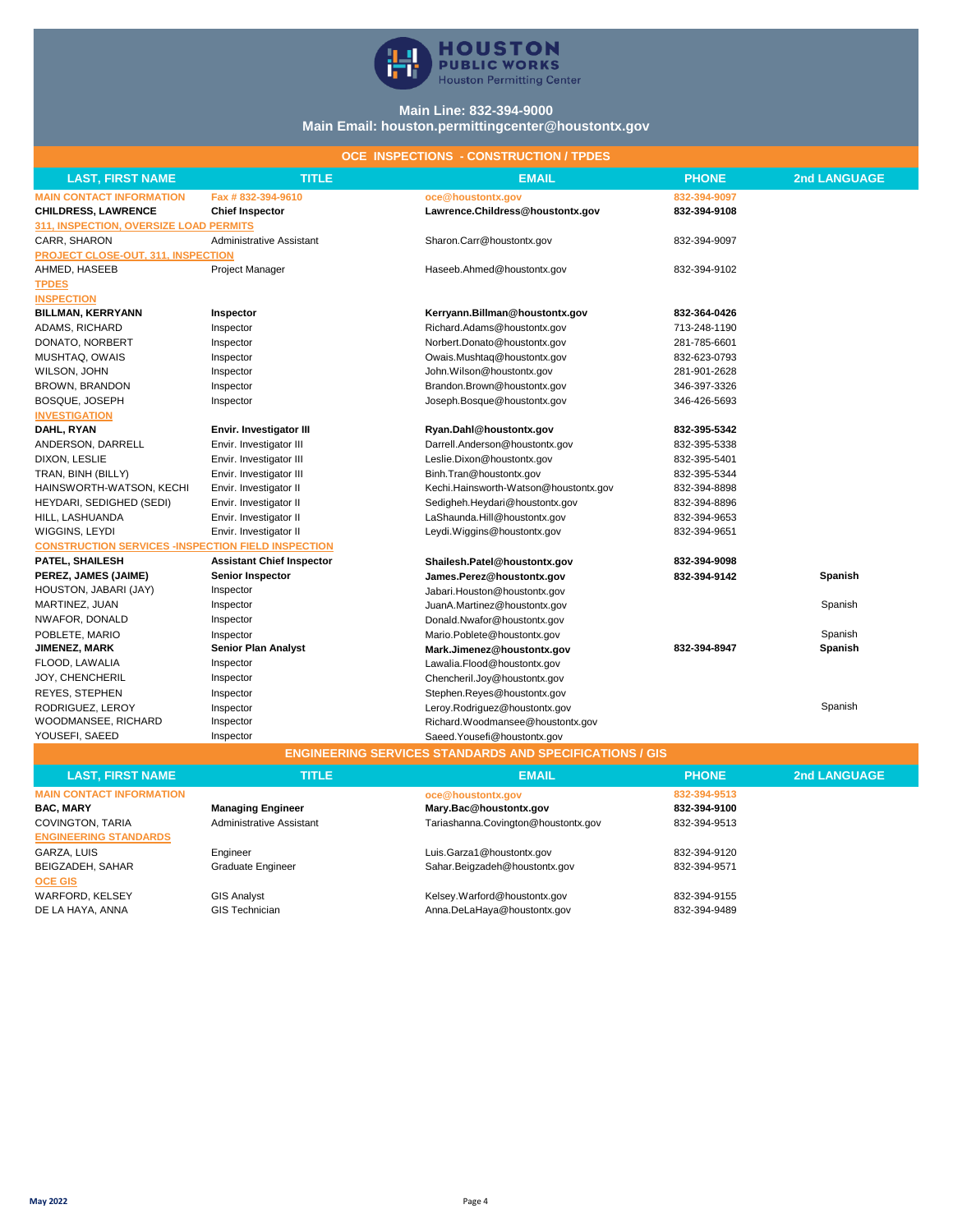

## **Main Line: 832-394-9000 Main Email: houston.permittingcenter@houstontx.gov**

## **ENGINEERING SERVICES - UTILITIES - STORMWATER**

| <b>LAST, FIRST NAME</b>                            | <b>TITLE</b>                               | <b>EMAIL</b>                                                               | <b>PHONE</b>                 | 2nd LANGUAGE              |
|----------------------------------------------------|--------------------------------------------|----------------------------------------------------------------------------|------------------------------|---------------------------|
| <b>MAIN CONTACT INFORMATION</b>                    |                                            | oce@houstontx.gov                                                          | 832-394-9163                 |                           |
| <b>WANG, IVY</b>                                   | <b>Acting Manager Engineer</b>             | lvy.Wang@houstontx.gov                                                     | 832-394-9124                 |                           |
| SINGLETON, SHELIA                                  | <b>Administrative Assistant</b>            | Shelia.Singleton@houstontx.gov                                             | 832-395-5331                 |                           |
| <b>STORMWATER-PUBLIC</b>                           |                                            |                                                                            |                              |                           |
| DHAKAL, BIPLOP                                     | Engineer                                   | Biplop.Dhakal@houstontx.gov                                                | 832-394-9160                 |                           |
| GUO, YAPING (ANGELA)                               | <b>Graduate Engineer</b>                   | Angela.Guo@houstontx.gov                                                   | 832-394-9158                 |                           |
| WANG, LIYING (LINDA)                               | <b>Graduate Engineer</b>                   | Liying.Wang@houstontx.gov                                                  | 832-394-9599                 |                           |
| <b>STORMWATER-PRIVATE</b>                          |                                            |                                                                            |                              |                           |
| <b>BHURTEL, UTTAM</b>                              | Engineer                                   | Uttam.Bhurtel@houstontx.gov                                                |                              |                           |
| CHERI, RICHARD                                     | <b>Graduate Engineer</b>                   | Richard.Cheri@houstontx.gov                                                | 832-394-8818                 |                           |
| TEODOREANU, MICHAEL                                | Graduate Engineer                          | Michael.Teodoreanu@houstontx.gov                                           | 832-394-9548                 | Romanian, French, Spanish |
| THOMAS, JOSHUA                                     | Graduate Engineer                          | Joshua. Thomas@houstontx.gov                                               |                              |                           |
| LAFFERTY, ADAM                                     | Sr. Plan Analyst                           | Adam.Lafferty@houstontx.gov                                                | 832-394-9540                 |                           |
| NKULULEKO, EKUNDAYO (JAHSI)                        | Sr. Plan Analyst                           | Jahsi.Nkululeko@houstontx.gov                                              | 832-394-8964                 |                           |
| THABIT, SAMA                                       | Temp. Graduate Engineer                    | Sama. Thabit@houstontx.gov                                                 | 832-394-9655                 |                           |
| <b>WILLIAMS, STEPHAN</b>                           | Temp. Graduate Engineer                    | Stephan. Williams@houstontx.gov                                            | 832-395-5016                 |                           |
| ENVIRONMENTAL MANAGEMENT - MS4/STORMWATER QUALITY  |                                            |                                                                            |                              |                           |
| NAMAKI, GHOLAM                                     | Graduate Engineer                          | Gholam.Namaki@houstontx.gov                                                | 832-394-9107                 |                           |
| TRAN, LAM                                          | Engineer                                   | Lam.Tran@houstontx.gov                                                     | 832-394-9134                 |                           |
|                                                    |                                            | <b>ENGINEERING SERVICES - UTILITIES - WATER, WASTEWATER AND STREET CUT</b> |                              |                           |
| <b>LAST, FIRST NAME</b>                            | <b>TITLE</b>                               | <b>EMAIL</b>                                                               | <b>PHONE</b>                 | <b>2nd LANGUAGE</b>       |
| <b>MAIN CONTACT INFORMATION</b>                    |                                            | oce@houstontx.gov                                                          | 832-394-9163                 |                           |
| PORTILLO, GILBERT                                  | <b>Acting Manager Engineer</b>             | Gilbert.Portillo2@houstontx.gov                                            | 832-394-9546                 |                           |
| <b>WATER &amp; WASTEWATER PLAN REVIEW</b>          |                                            |                                                                            |                              |                           |
| <b>HOU, SHENGYI (HELEN)</b>                        | Engineer                                   | Shengyi.Hou@houstontx.gov                                                  | 832-394-9125                 |                           |
| TRAN, VIET                                         | Graduate Engineer                          | Viet.Tran2@houstontx.gov                                                   | 832-394-9127                 |                           |
| GROWE, WINNIE-GRACE                                | Graduate Engineer                          | Winnie-Grace.Growe@houstontx.gov                                           | 832-394-8876                 |                           |
| PALLE, SAI                                         | Temp. Graduate Engineer                    |                                                                            | 832-395-5016                 |                           |
| PATIL, KIRAN                                       | Temp. Graduate Engineer                    | Kiran.Patil@houstontx.gov                                                  |                              |                           |
| ZAVALA, BRITTANY                                   | Temp. Graduate Engineer                    | Brittany.Zavala@houstontx.gov                                              | 832-394-9656                 |                           |
| PLAT/EASEMENT/JRC/WATER FACILITIES REVIEW & PAVING |                                            |                                                                            |                              |                           |
| TUNG, SIMON                                        |                                            |                                                                            |                              |                           |
|                                                    | <b>Supervising Engineer</b>                | Simon.Tung@houstontx.gov                                                   | 832-394-9135                 |                           |
| ZHU, CHENLIANG (LEON)                              | <b>Graduate Engineer</b>                   | ChenLiang.Zhu@houstontx.gov                                                | 832-394-9151                 |                           |
| SAFARI, ALI                                        | <b>Graduate Engineer</b>                   | Ali.Safari@houstontx.gov                                                   | 832-394-8858                 |                           |
| <b>STREET CUTS, STORM&amp; PAVING PERMITS</b>      |                                            |                                                                            |                              |                           |
| PHAM, TIFFANY                                      | <b>Supervising Engineer</b>                | Tiffany.Pham@houstontx.gov                                                 | 832-394-9099                 |                           |
| <b>INSURANCE</b>                                   |                                            |                                                                            |                              |                           |
| COSTILLA, JUANITA                                  | <b>Administrative Assistant</b>            | Juanita.Costilla@houstontx.gov                                             | 832-394-9106                 | Spanish                   |
| <b>INSPECTION SCHEDULE / STATUS</b>                |                                            |                                                                            |                              |                           |
| PEREZ, SONIA                                       | <b>Customer Service Representative III</b> | Sonia.Perez@houstontx.gov                                                  | 832-394-8891                 | Spanish                   |
| MARONEY, FREDDIE<br>NGUYEN, JUDY                   | Project Tech III<br>Project Tech IV        | Freddie.Maroney@houstontx.gov<br>Judy.Nguyen@houstontx.gov                 | 832-394-9105<br>832-394-9101 |                           |